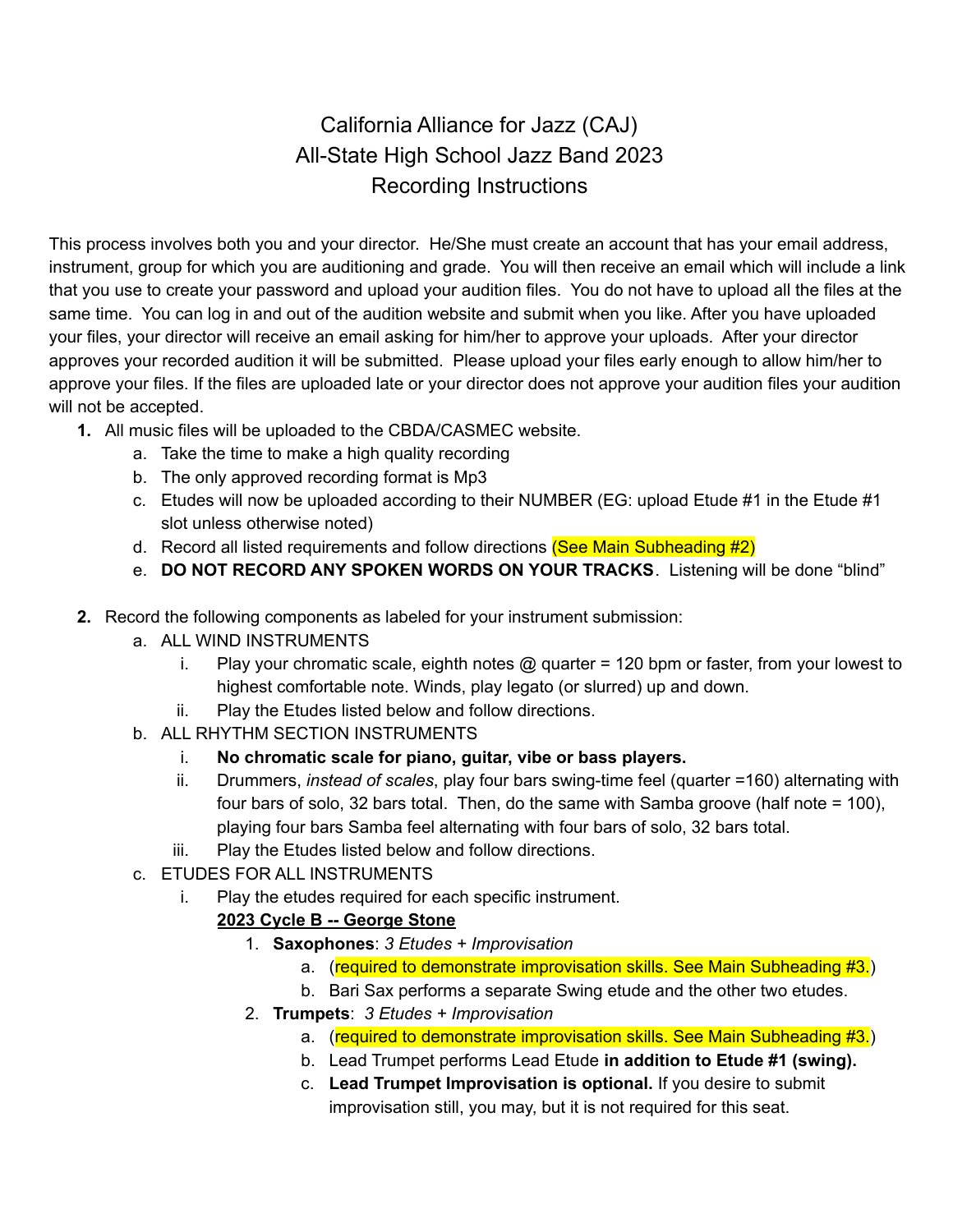- 3. **Trombones**: *3 Etudes + Improvisation*
	- a. (required to demonstrate improvisation skills. See Main Subheading #3.)
	- b. Bass Bone performs Bass Bone Etude #1 in place of Etude #1 (Swing).
	- c. Bass Bone adjust for octaves as needed on Etude #2 and Etude #3.
	- d. **Bass Trombone Improvisation is optional.** If you desire to submit improvisation still, you may, but it is not required for this seat. All other trombones must submit the improvisation.
	- e. Lead Trombone performs the notated 8va section MEASURES 8-11 within Etude #1 (Swing).

*i. Selecting "Lead Trombone" will trigger an additional upload box, please submit Etude #1 in both the Lead AND Etude #1 boxes.*

- 4. **Piano**: *3 Etudes + Improvisation*
	- a. (required to demonstrate improvisation skills. See Main Subheading #3.)
- 5. **Guitar**: *3 Etudes + Improvisation*
	- a. (required to demonstrate improvisation skills. See Main Subheading #3.)
- 6. **Bass**: *3 Etudes + Improvisation*
	- a. (required to demonstrate improvisation skills. See Main Subheading #3.)
	- b. If possible, please perform Swing and Ballad Etudes on Acoustic Bass and Latin Etude on electric bass.
- 7. **Vibes**: *3 Etudes + Improvisation*
	- a. **Play top line of Piano Etudes**
	- b. (required to demonstrate improvisation skills. See Main Subheading #3.)
- 8. **Drums**: *3 Etudes*
	- a. (NOT required to do Main Subheading #3)
	- b. (See Main Subheading 2 B ii)

#### **3. Improvisation:**

- a. Record the head and 2-4 solo choruses of "The Days of Wine and Roses"
	- i. This can be recorded with a live rhythm section of your choice or a play-a-long recording (such as Jamey Aebersold or exported iRealBook backtrack), but it must be accompanied.
	- ii. If with live rhythm section, tempo should be swing quarter note = approximately 135 b.p.m.
	- iii. **Brass/ Saxophone players:** Play the head and solo over 2-4 choruses
	- iv. **Piano/Guitar/Bass/Vibes:** Play the head, comp/walk for 1 chorus and solo for 2-4 additional choruses
	- v. **Drums:** Improvisation Tune is not a requirement for your audition.

#### Please address any questions to Trish Adams at [tadams@cbda.org](mailto:tadams@cbda.org)

## **Directors must also be members of the California Alliance for Jazz (CAJ)**

Register and Pay at [www.cajazz.org](http://www.cajazz.org)

## **IMPORTANT: Postmark deadline is December 1, 2022**

*The California All-State Jazz Bands will have their first rehearsal on Wednesday, February 15th in Fresno, CA and will perform at the William Saroyan Theater February 17th, 2023*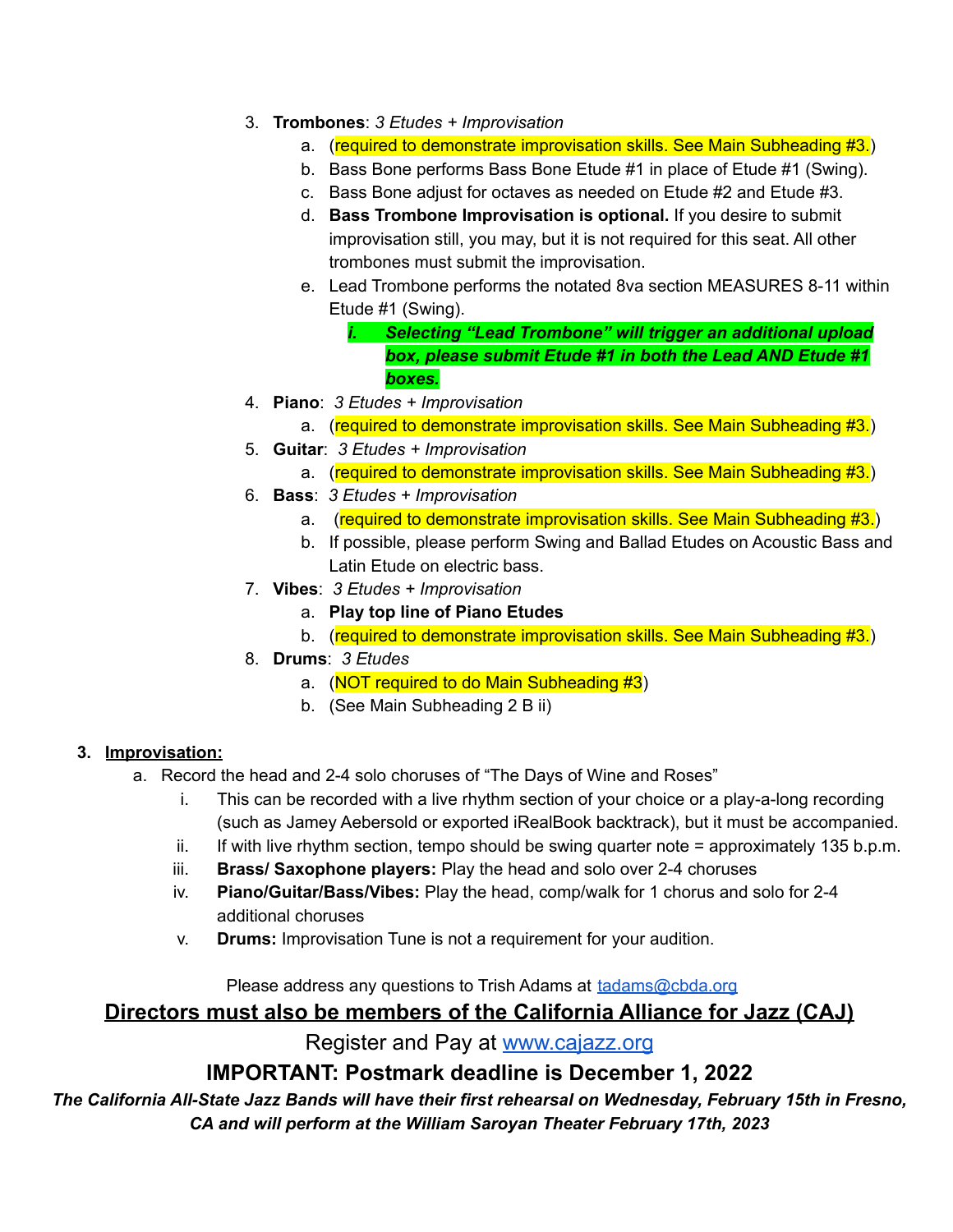# CBDA/California Alliance for Jazz (CAJ) All-State Junior High School Jazz Band 2023 Recording Instructions [www.cajazz.org](http://www.cajazz.org/)

This process involves both you and your director. He/She must create an account that has your email address, instrument, group for which you are auditioning and grade. You will then receive an email which will include a link that you use to create your password and upload your audition files. You do not have to upload all the files at the same time. You can log in and out of the audition website and submit when you like. After you have uploaded your files, your director will receive an email asking for him/her to approve your uploads. After your director approves your recorded audition it will be submitted. Please upload your files early enough to allow him/her to approve your files. If the files are uploaded late or your director does not approve your audition files your audition will not be accepted.

- **1.** All music files will be uploaded to the CBDA/CASMEC website.
	- a. Take the time to make a high quality recording
	- b. The only approved recording format is Mp3
	- c. Record all listed requirements and follow directions (See Main Subheading #2)
	- d. **DO NOT RECORD ANY SPOKEN WORDS ON YOUR TRACKS**. Listening will be done "blind"
	- e. EVEN OPTIONAL DOUBLES ARE NO LONGER ACCEPTED. Please record exactly as described below for your instrument.
- **2.** Record the following components as labeled for your instrument submission:
	- a. ALL WIND INSTRUMENTS
		- i. Play your chromatic scale, eighth notes @ quarter = 100 bpm or faster, from your lowest to highest comfortable note. Winds, play legato (or slurred) up and down.
		- ii. Play the Etudes listed below and follow directions.
	- b. ALL RHYTHM SECTION INSTRUMENTS
		- i. **No chromatic scale for piano, guitar, vibe or bass players.**
		- ii. Drummers, *instead of scales*, play four bars swing-time feel (quarter =160) alternating with four bars of solo, 32 bars total. Then, do the same with Samba groove (half note = 100), playing four bars Samba feel alternating with four bars of solo, 32 bars total.
		- iii. Play the Etudes listed below and follow directions.
	- c. ETUDES FOR ALL INSTRUMENTS
		- i. Play the etudes required for each specific instrument.
			- **2022 Cycle B -- Mike Dana**
				- 1. **Saxophones**: *3 Etudes + Improvisation*
					- a. (required to demonstrate improvisation skills. See Main Subheading #3.)
				- 2. **Trumpets**: *3 Etudes + Improvisation*
					- a. (required to demonstrate improvisation skills. See Main Subheading #3.)
					- b. Lead Trumpet performs the Lead Trumpet notation on both Etudes #1 and #3